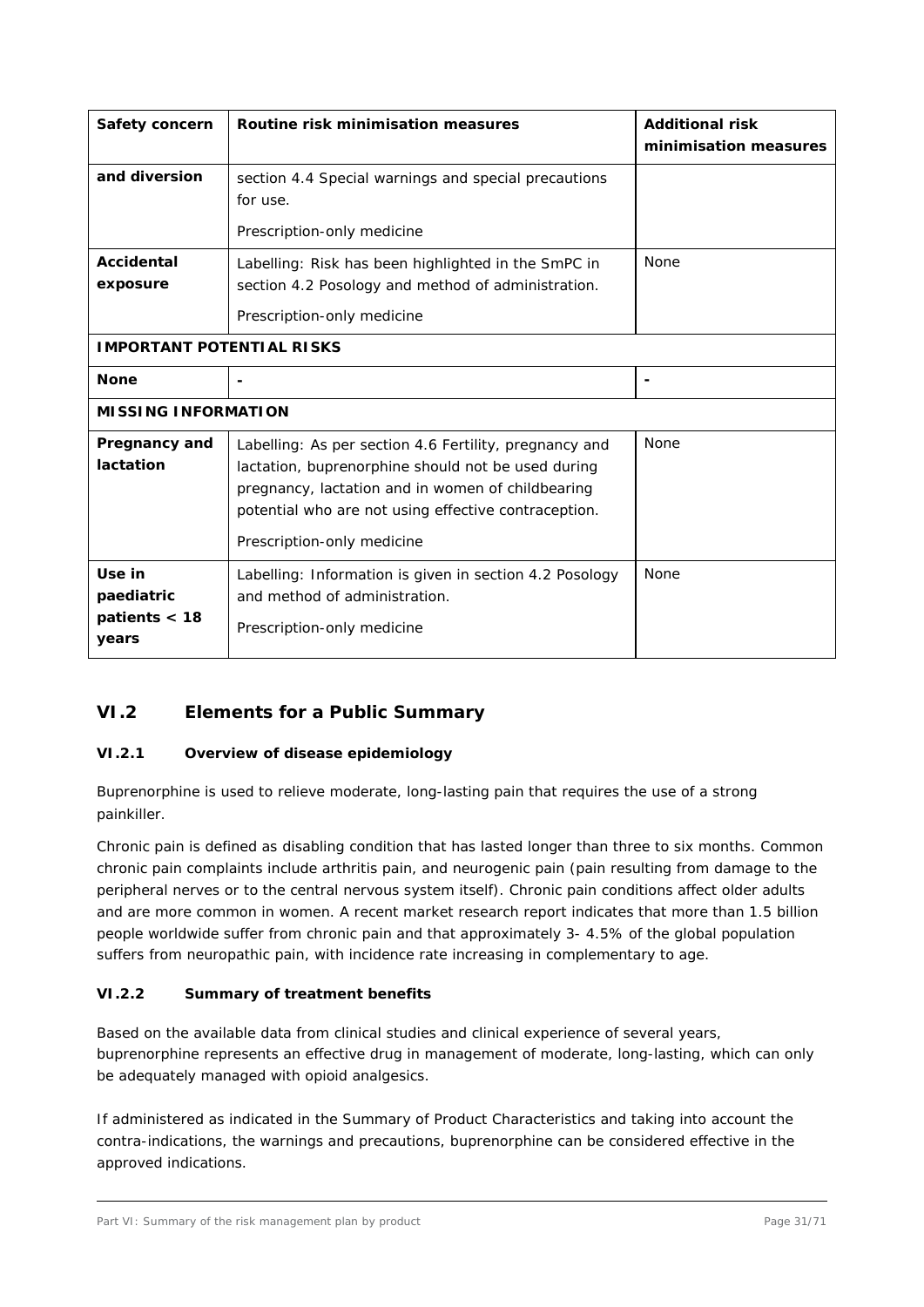# **VI.2.3 Unknowns relating to treatment benefits**

Not applicable.

## **VI.2.4 Summary of safety concerns**

## **Important identified risks**

| <b>Risk</b>                                                              | What is known                                                                                                                                                                                                                                                                                                                                                                       | Preventability                                                                                                                                                                                                                                                                                                                                                                                                                                                                   |
|--------------------------------------------------------------------------|-------------------------------------------------------------------------------------------------------------------------------------------------------------------------------------------------------------------------------------------------------------------------------------------------------------------------------------------------------------------------------------|----------------------------------------------------------------------------------------------------------------------------------------------------------------------------------------------------------------------------------------------------------------------------------------------------------------------------------------------------------------------------------------------------------------------------------------------------------------------------------|
| <b>Respiratory</b><br>depression<br>(Severely<br>depressed<br>breathing) | People who have taken<br>buprenorphine overdose may feel<br>very sleepy and sick. They may also<br>have breathing difficulties or lose<br>consciousness and may need<br>emergency treatment in hospital.<br>Serious side effects that may be<br>associated with buprenorphine are<br>similar to those seen with other<br>strong painkillers and include<br>difficulty in breathing. | Don't use buprenorphine if you have<br>breathing problems.<br>Buprenorphine must be used with caution<br>if you are also taking benzodiazepines<br>(medicines used to treat anxiety or to help<br>you sleep). This combination may cause<br>serious breathing problems which could be<br>fatal in case of overdose. Tell your doctor<br>if you are taking this combination.<br>Remove the patch and tell your doctor<br>immediately if you get any difficulties in<br>breathing. |
| Drug<br>dependence and<br>withdrawal                                     | There is a risk that you may become<br>addicted or reliant on buprenorphine<br>patch.<br>Some people may have side effects<br>when they have used strong<br>painkillers for a long time and stop<br>using them. The risk of having<br>effects after stopping buprenorphine<br>patch is very low.                                                                                    | Don't use buprenorphine patch if you are<br>addicted to drugs.<br>Talk to your doctor before using<br>buprenorphine patch if you have ever been<br>addicted to drugs.<br>Tell your doctor if you feel agitated,<br>anxious, nervous or shaky, if you are<br>overactive, have difficulty sleeping or<br>digestive problems.                                                                                                                                                       |
| Abuse, misuse<br>and diversion                                           | As soon as you discover that you<br>have used more patches than you<br>should, remove all patches and call<br>your doctor or hospital straight<br>away. People who have taken an<br>overdose may feel very sleepy and<br>sick. They may also have breathing<br>difficulties or lose consciousness<br>and may need emergency treatment<br>in hospital.                               | Always use this medicine exactly as your<br>doctor or pharmacist has told you. Check<br>with your doctor or pharmacist if you are<br>not sure.<br>You should not apply more than two<br>patches at the same time, regardless of<br>the patch strength.<br>If you feel that the effect of the<br>buprenorphine patch is too weak or too<br>strong, talk to your doctor or pharmacist.                                                                                             |
| <b>Accidental</b><br>exposure                                            | There is a risk of serious side effects<br>from accidental exposure to<br>buprenorphine patch.                                                                                                                                                                                                                                                                                      | Keep this medicine out of the sight and<br>reach of children.<br>One transdermal patch is sealed in one<br>child-resistant sachet.<br>Patient should be advised to make notes of<br>the date they have applied the patch.                                                                                                                                                                                                                                                        |